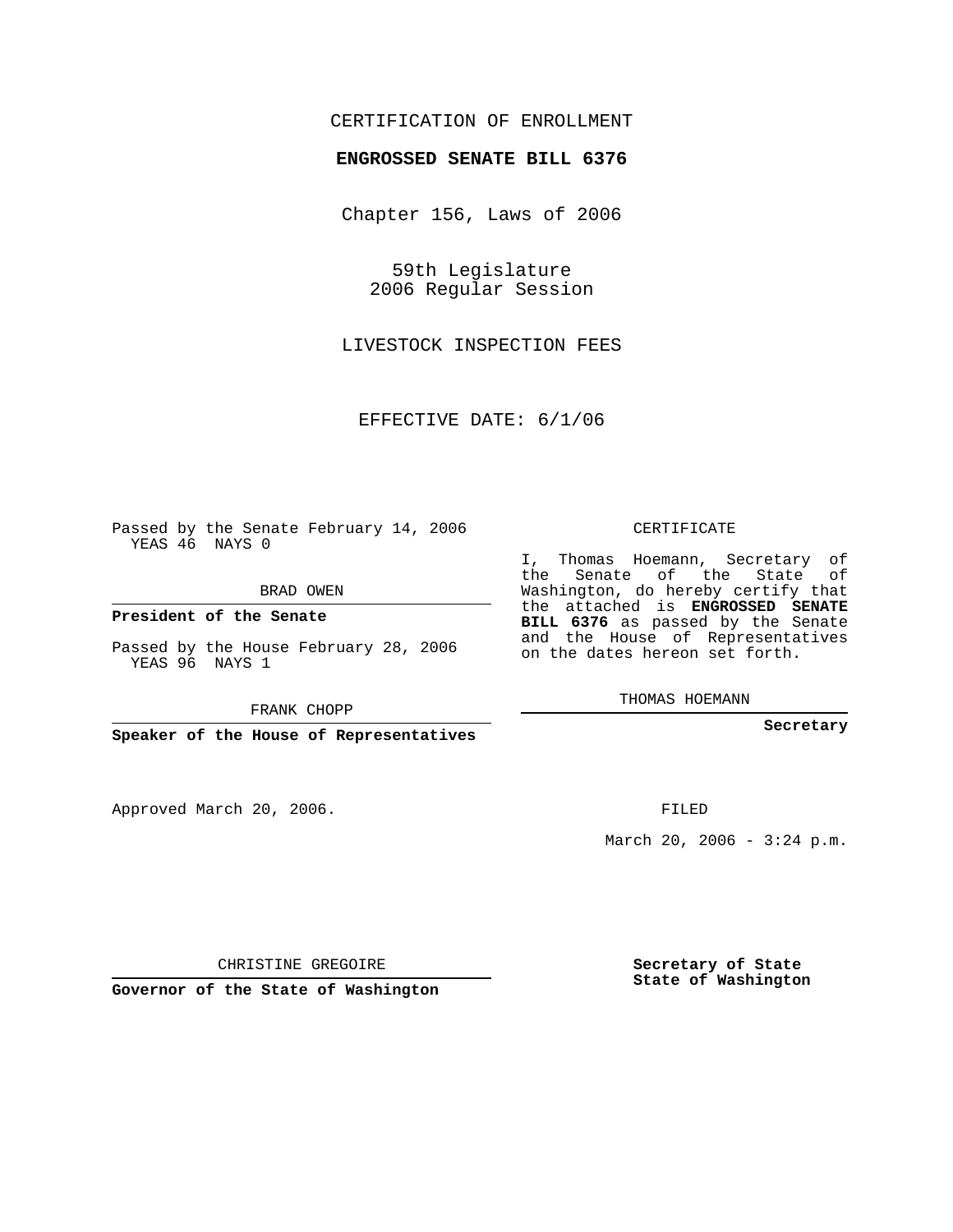## **ENGROSSED SENATE BILL 6376** \_\_\_\_\_\_\_\_\_\_\_\_\_\_\_\_\_\_\_\_\_\_\_\_\_\_\_\_\_\_\_\_\_\_\_\_\_\_\_\_\_\_\_\_\_

\_\_\_\_\_\_\_\_\_\_\_\_\_\_\_\_\_\_\_\_\_\_\_\_\_\_\_\_\_\_\_\_\_\_\_\_\_\_\_\_\_\_\_\_\_

Passed Legislature - 2006 Regular Session

**State of Washington 59th Legislature 2006 Regular Session By** Senators Rasmussen, Honeyford, Jacobsen, Shin, Morton and Delvin Read first time 01/11/2006. Referred to Committee on Agriculture & Rural Economic Development.

 1 AN ACT Relating to livestock inspection fees; amending RCW 2 16.57.220, 16.58.130, and 16.57.160; providing an effective date; and 3 declaring an emergency.

4 BE IT ENACTED BY THE LEGISLATURE OF THE STATE OF WASHINGTON:

 5 **Sec. 1.** RCW 16.57.220 and 2003 c 326 s 24 are each amended to read 6 as follows:

7 (1) Except as provided for in RCW 16.65.090 and ((subsection (2), 8  $(3)$ , or  $(4)$  of)) otherwise in this section, the fee for livestock 9 inspection is ((eighty-five)) one dollar and sixty cents per head for 10 cattle and three dollars and fifty cents for horses or ((<del>fifteen</del> 11 dollars per hour and the current mileage rate set by the office of 12 financial management)) the time and mileage fee, whichever is greater. 13 (2) When cattle are identified with the owner's brand or other form 14 of identification specified by the director by rule, the fee for 15 livestock inspection is one dollar and ten cents per head or the time 16 and mileage fee, whichever is greater. This fee does not apply for 17 inspection of cattle when documenting a change of ownership with a 18 self-inspection certificate.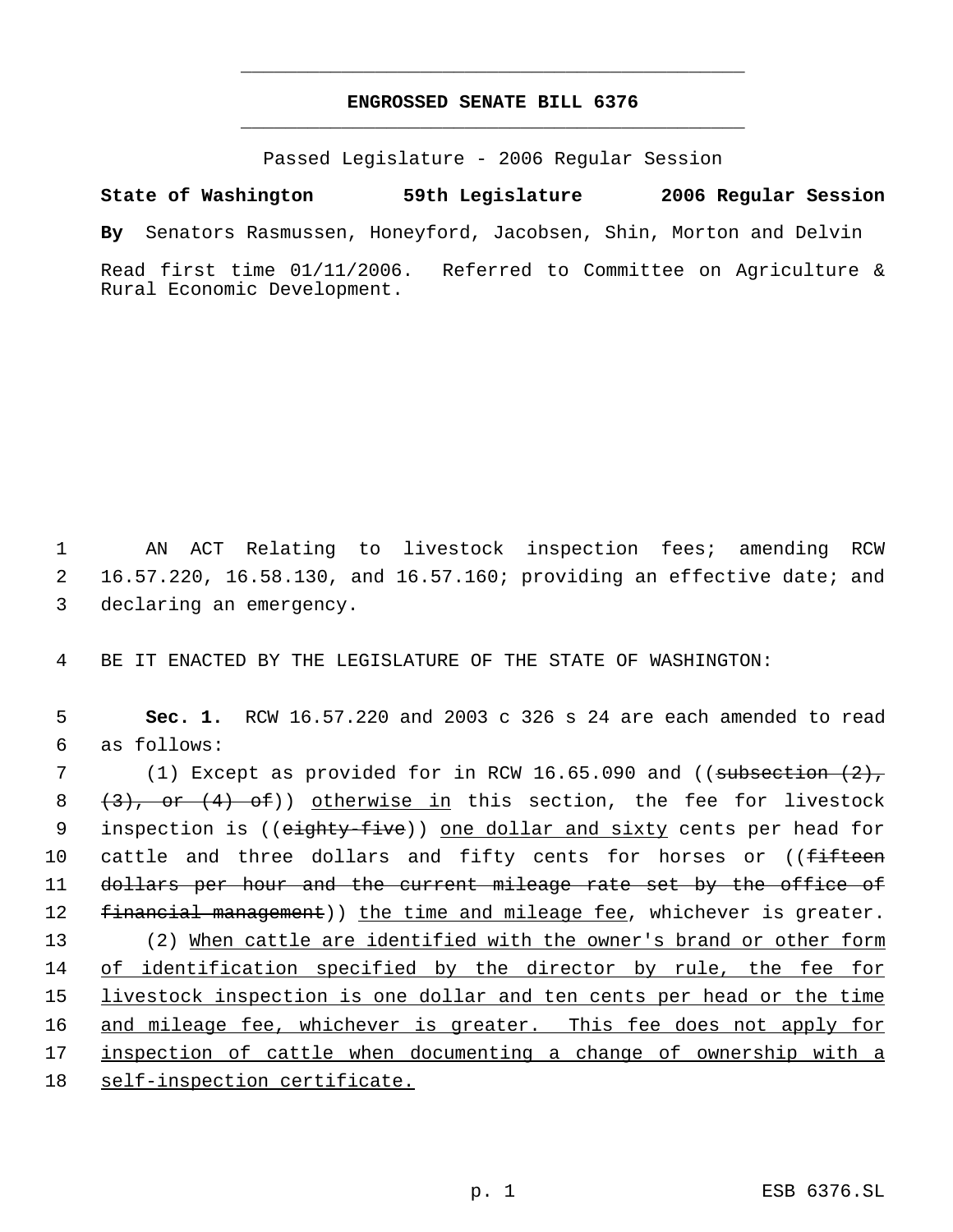(3) No inspection fee is charged for a calf that is inspected before moving out-of-state under an official temporary grazing permit 3 if the calf is part of a cow-calf unit and the calf is identified with the owner's Washington-recorded brand or other form of identification specified by the director by rule.

 (4) The fee for inspection of cattle at a processing plant with a daily capacity of no more than five hundred head of cattle where the United States department of agriculture maintains a meat inspection 9 program is four dollars per head.

 (5) When a single inspection certificate issued for thirty or more horses belonging to one person, the fee for livestock inspection is two 12 dollars per head or ((fifteen dollars per hour and the current mileage 13 rate set by the office of financial management)) the time and mileage fee, whichever is greater.

15  $((+3))$  (6) The fee for individual identification certificates is twenty dollars for an annual certificate and sixty dollars for a 17 lifetime certificate or ((fifteen dollars per hour and the current 18 mileage rate set by the office of financial management)) the time and 19 mileage fee, whichever is greater. However, the fee for an annual certificate listing thirty or more animals belonging to one person is 21 five dollars per head or ((fifteen dollars per hour and the current 22 mileage rate set by the office of financial management)) the time and 23 mileage fee, whichever is greater. A lifetime certificate shall not be issued until the fee has been paid to the director.

 $((4+))$  (7) The minimum fee for the issuance of an inspection certificate by the director is five dollars. The minimum fee does not apply to livestock consigned to a public livestock market or special 28 sale or inspected at a cattle processing plant.

 (8) For purposes of this section, "the time and mileage fee" means seventeen dollars per hour and the current mileage rate set by the office of financial management.

 **Sec. 2.** RCW 16.58.130 and 2003 c 326 s 56 are each amended to read as follows:

34 Each licensee shall pay to the director a fee of ((seventeen)) twenty-five cents for each head of cattle handled through the licensee's feed lot. Payment of the fee shall be made by the licensee on a monthly basis. Failure to pay as required shall be grounds for